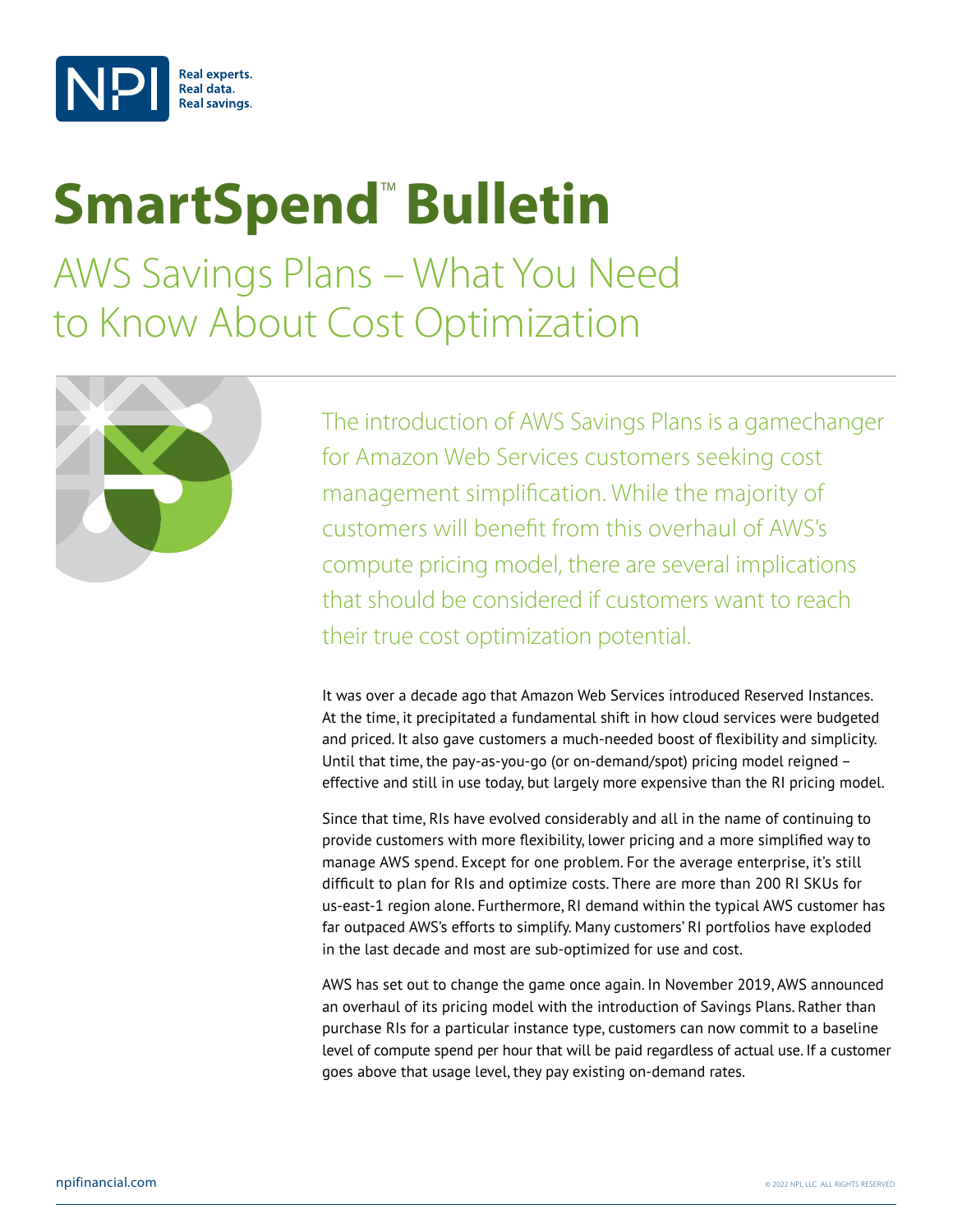AWS Savings Plans come in two flavors - Compute Savings Plan and EC2 Instance Savings Plan. From AWS's [blog](https://aws.amazon.com/blogs/aws/new-savings-plans-for-aws-compute-services/):

*Compute Savings Plans provide the most flexibility and help to reduce your costs by up to 66% (just like Convertible RIs). The plans automatically apply to any EC2 instance regardless of region, instance family, operating system, or tenancy, including those that are part of EMR, ECS, or EKS clusters, or launched by Fargate. For example, you can shift from C4 to C5 instances, move a workload from Dublin to London, or migrate from EC2 to Fargate, benefiting from Savings Plan prices along the way, without having to do anything.*

*EC2 Instance Savings Plans apply to a specific instance family within a region and provide the largest discount (up to 72%, just like Standard RIs). Just like with RIs, your savings plan covers usage of different sizes of the same instance type (such as a c5.4xlarge or c5.large) throughout a region. You can even switch from Windows to Linux while continuing to benefit, without having to make any changes to your savings plan.*

Customers can purchase, track and interact with Savings Plans through Cost Explorer. Cost Explorer includes a recommendations engine which analyzes historical usage (weekly, monthly, bi-monthly) and suggests purchase options. These cover one- and three-year terms as well as payment options familiar to RI customers – no, partial and all upfront.

## **SHOULD I CONTINUE TO USE RIS?**

For most customers, Savings Plans are a no-brainer and will significantly simplify overall management of AWS services. The majority will benefit from transitioning from RIs to Savings Plans. But there are a few reasons why companies may want to consider the transition carefully.

As with most things IT, simplicity comes at the expense of control. With Convertible RIs, customers can change from 1 year to 3 year, or no upfront to partial upfront, or be exchanged when prices fluctuate. Savings Plans don't offer this level of control.

Another reason is no Marketplace exists for savings plans. You're stuck with your Savings Plan commitment. This can be a disadvantage for companies that are used to turning to the RI Marketplace for shorter-term Standard RIs to cover temporary usage in the near term. It's also worth noting that Savings Plans may disrupt internal purchasing processes and pose CapEx accounting treatment concerns to auditors. Given how much some enterprise customers spend with AWS, the impact could be material.

It's important to note that there is no upgrade from RIs to Savings Plans. Customers will need to wait for their existing RIs to expire before purchasing Savings Plans.

## **How Do Savings Plans Impact Best Practices for AWS Cost Optimization?**

It's a firmer commitment. With RIs, customers had access to savings tools/techniques that allowed for flexibility in their commitments. Examples include the exchange of

**For most customers, Savings Plans are a no-brainer** and will significantly simplify overall management of AWS services. But there are a few reasons why companies may want to consider the transition carefully.